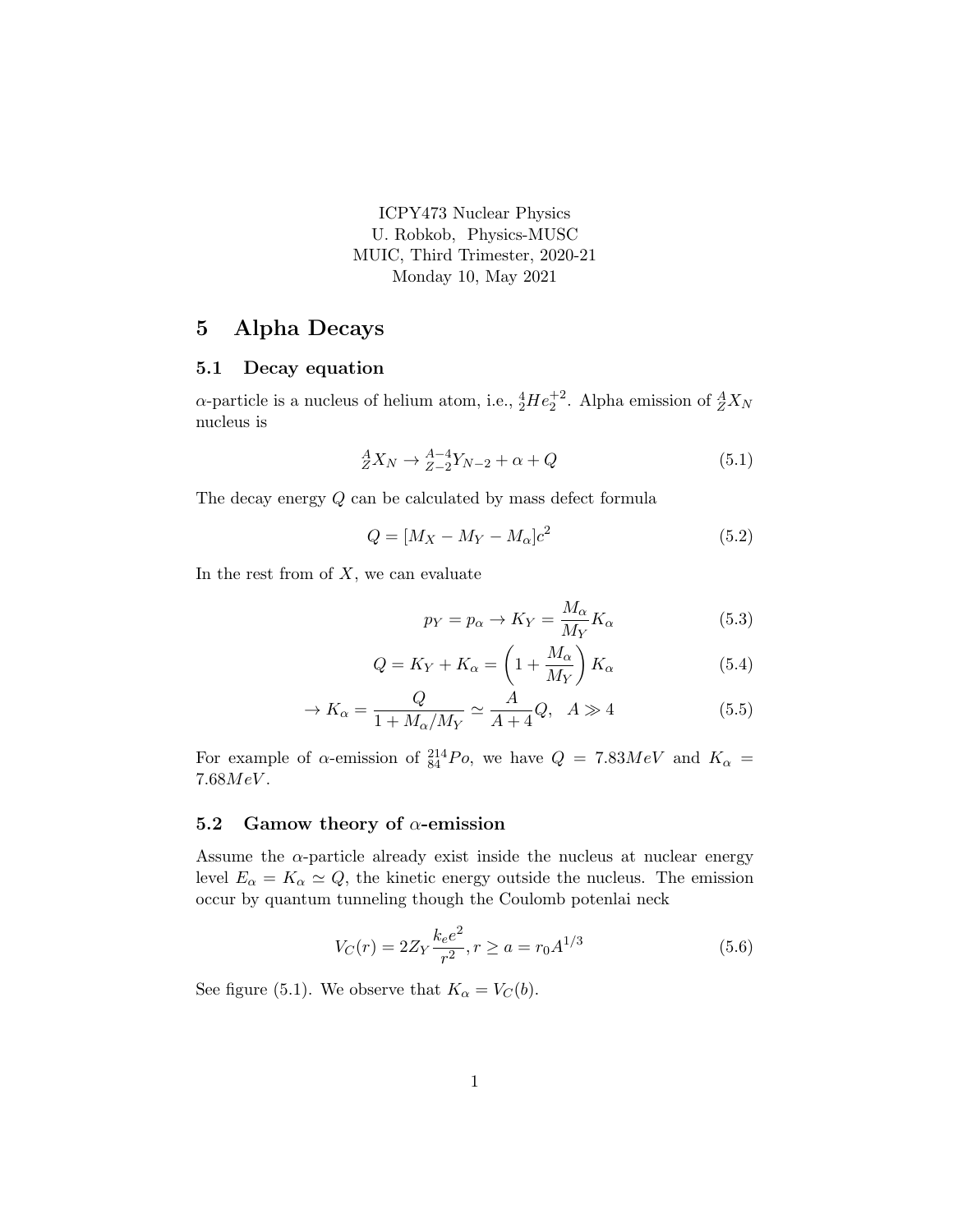

Figure 5.1:

From WKB approximation, the tunneling coefficient is

$$
T \simeq e^{-G} \to \ln T = -G \tag{5.7}
$$

$$
G = \frac{2}{\hbar} \int_{a}^{b} dr \sqrt{2M_{\alpha}(V_C(r) - E_{\alpha})} = \frac{2}{\hbar} \sqrt{2M_{\alpha}E_{\alpha}} \int_{a}^{b} dr \sqrt{\frac{b}{r} - 1} \tag{5.8}
$$

Let us define  $r = b \cos^2 \theta$ ,  $\theta \in [0, \cos^{-1} \sqrt{a/b} = \theta_1]$ , and  $dr = -2b\cos\theta \sin\theta d\theta$ , then evaluate

$$
I = \int_{a}^{b} dr \sqrt{\frac{b}{r} - 1} = b \int_{0}^{\theta_{1}} d\theta (2 \sin^{2} \theta) = b \int_{0}^{\theta_{1}} d\theta (1 - \cos 2\theta)
$$

$$
= b \left( \theta - \frac{1}{2} \sin(2\theta) \right)_{0}^{\theta_{1}} = b \left( \theta - \sin \theta \cos \theta \right)_{0}^{\theta_{1}}
$$

$$
= b \left\{ \cos^{-1} \sqrt{\frac{a}{b}} - \sqrt{\frac{a}{b} \left( 1 - \frac{a}{b} \right)} \right\} \tag{5.9}
$$

Assume  $b \gg a$ , so that

$$
\cos^{-1}\sqrt{\frac{a}{b}} \simeq \frac{\pi}{2} - \sqrt{\frac{a}{b}}
$$

Then we have from (5.9)

$$
I \simeq b \left\{ \frac{\pi}{2} - 2\sqrt{\frac{a}{b}} \right\} \tag{5.10}
$$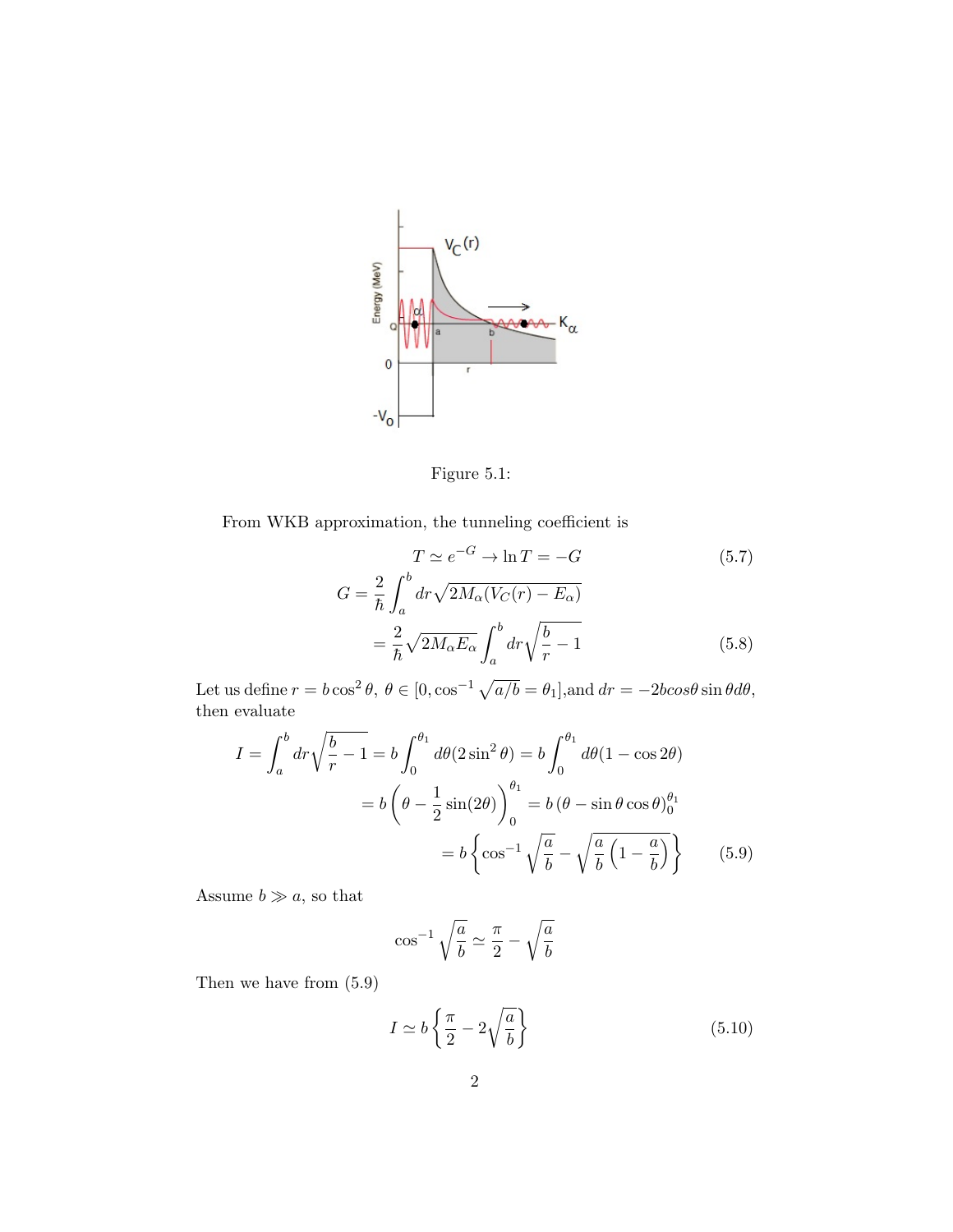From (5.7), we have

$$
\ln T = 2b\sqrt{\frac{2M_{\alpha}E_{\alpha}}{\hbar^2}} \left(2\sqrt{\frac{a}{b}} - \frac{\pi}{2}\right)
$$
\n(5.11)

Rewrite b in term of  $E_{\alpha}$ , we have

$$
\ln T \simeq 8\sqrt{\frac{Z_Y k_e e^2 M_\alpha a}{\hbar^2}} - \frac{4\pi Z_Y k_e e^2}{\hbar} \sqrt{\frac{M_\alpha}{2E_\alpha}}\tag{5.12}
$$

Since

$$
\frac{8}{\hbar}\sqrt{k_e e^2 M_\alpha} = 8\sqrt{\frac{\alpha M_\alpha c^2}{\hbar c}} = 2.97 \, fm^{-1/2}
$$

$$
\frac{4\pi k_e e^2}{\hbar}\sqrt{M_\alpha} = 4\pi \alpha \sqrt{M_\alpha c^2} = 3.95 \, MeV^{1/2}
$$

with  $\alpha = \frac{k_e e^2}{\hbar c} = \frac{1}{137}$  is fine structure constant. From (5.12) we have

$$
\ln T \simeq 2.97 \sqrt{Z_y a} - 3.95 \frac{Z_Y}{\sqrt{E_\alpha}}\tag{5.13}
$$

with  $[a] = fm$ ,  $[E_{\alpha}] = MeV$ .

To evaluate the emission rate, we have to find the frequency  $f$  that the alpha particle hit the Coulomb neck barrier. For a nucleus of radius  $a$ , it is

$$
f = \frac{v_{\alpha}}{2a} \tag{5.14}
$$

The emission rate is

$$
\lambda = f \times T \to \ln \lambda = \ln f + \ln T \simeq A - B \frac{Z_Y}{\sqrt{E_\alpha}} \tag{5.15}
$$

$$
A = \ln(v_{\alpha}/2a) + 2.97\sqrt{Z_{Y}a}, \ B = 3.95 \tag{5.16}
$$

Note that (.15) is known as Geiger-Nuttall law, See figure (5.2). Note that  $[\lambda] = s$ ,  $[Q_{\alpha}] = MeV$  and  $Z = Z_Y$ .

For example of alpha emission out of  $^{238}_{92}U$  into  $^{234}_{90}Th$ , with  $Q_{\alpha}$  =  $4.27MeV$ , we observe that

$$
\frac{Z}{\sqrt{Q_{\alpha}}} = 43.65 \to \ln \lambda \sim -40 \to \frac{1}{\lambda} \sim 10^{17.37} = 9.42 \times 10^{18} s \tag{5.17}
$$

$$
T_{1/2} \sim 2 \times 10^{11} yr \quad (4.47 \times 10^9 yr) \tag{5.18}
$$